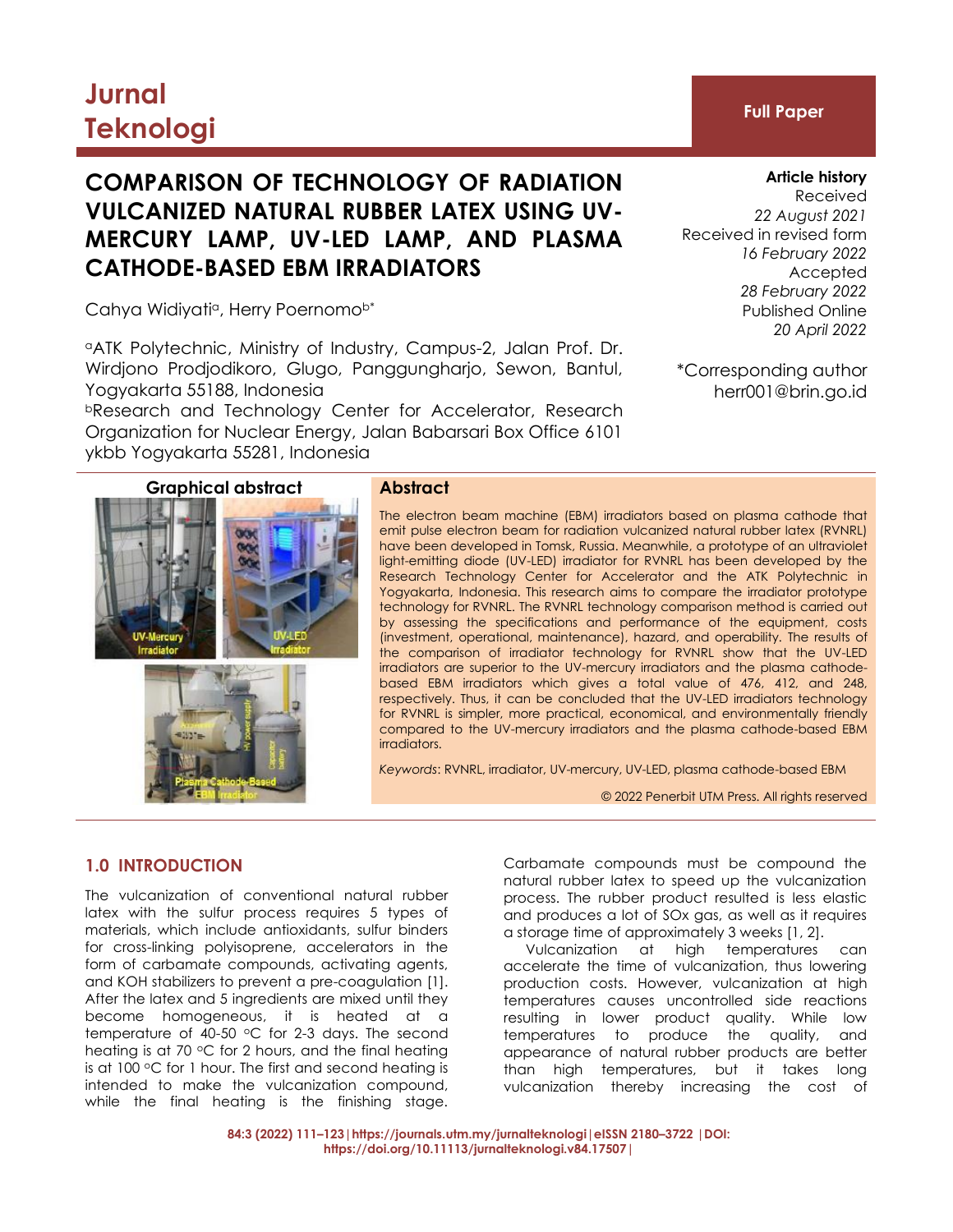production. The temperature of VNRL with sulfur process about 100-180 °C [3, 4]. Carbamate compounds can form carcinogenic compounds of nitrosamine in which the number of parts per billion (ppb) alone can cause cancer [5].

Cross-bonding produced by irradiated NRL vulcanization (RVNRL) is much stronger than that are produced by NRL vulcanization using sulfur. Because in the RVNRL cross-linking occurs directly between carbon atoms without going through sulfur atoms (C-C binding energy =  $58.6$  kcal/mol and C-S =  $27.5$ kcal/mol) as shown in Figure 1 [6].

#### **Crosslinking of VNRL with sulphur**



**Figure 1** Crosslinking of VNRL with sulfur and RVNRL

#### **1.1. The Advantadge of UV Light Emitting Diode (UV-LEDs) Compared with UV-Mercury Lamp**

The advantages of UVA rays from UV-LED compared to UVA/B rays of UV-mercury lamp is the wavelength spectrum of UVA rays than UV-LED has a wavelength of the electromagnetic  $(\lambda)$  at range about 360-380 nm narrower with UVA/B rays from UV-mercury lamp having a spectrum with a wide range of  $\lambda$  240-420 nm as shown in Figure 2. The spectrum of UVA rays are narrow with  $\lambda = 360-380$  nm of UV-LED lamps have a radiation sensitivity of 100% at a wavelength  $\lambda = 375$ nm as shown in Figure 3 [7].



**Figure 2** Spectrum irradiance of UV-LEDs radiation compared to UV rays than other lamps



**Figure 3** Type sensitivity of UVA rays

Figure 2 and Figure 3; shows that UV-A rays with a wavelength  $\lambda$  = 375 nm emitted by a UV-LED lamps are the best conditions if it is used in the curing process like to vulcanization NRL by irradiation.

Penetration of UVC rays with a wavelength  $\lambda$  = 200-280 nm in water reverse osmosis (RO) = 3.0 m; in drinking water =  $12.0$  cm; in (wine, juice) =  $2.5$  mm; in (syrup milk, blood) =  $0.5$  mm  $[8]$ .

The ability of UVA rays penetrate larger than UVB rays and UVC rays, as shown in Figure 4 [9-11].



**Figure 4** The ability to penetrate several types of UV rays

#### **1.2. The Irradiator Prototipe Based on UV-Mercury for RVNRL.**

The research team from the Roseggerstraße Leoben Austrian Polymer Competence Center has succeeded in realizing the RVNRL pilot plant on the manufacture of non-allergenic surgical gloves using photoreactors with UVA/B rays radiation from UVmercury lamps in the wavelength range of 240-420 nm. The form of a photoreactor is a vertical glass column with a diameter of about 13.5 cm and a length of about 1 m. In the middle of the glass column is hung UV-mercury lamps with specifications: power 3000 W, irradiance 1.1 W/cm<sup>2</sup> , lamp length about 1 ft as a source of UVA/B rays radiation as shown in Figure 5 [12-15].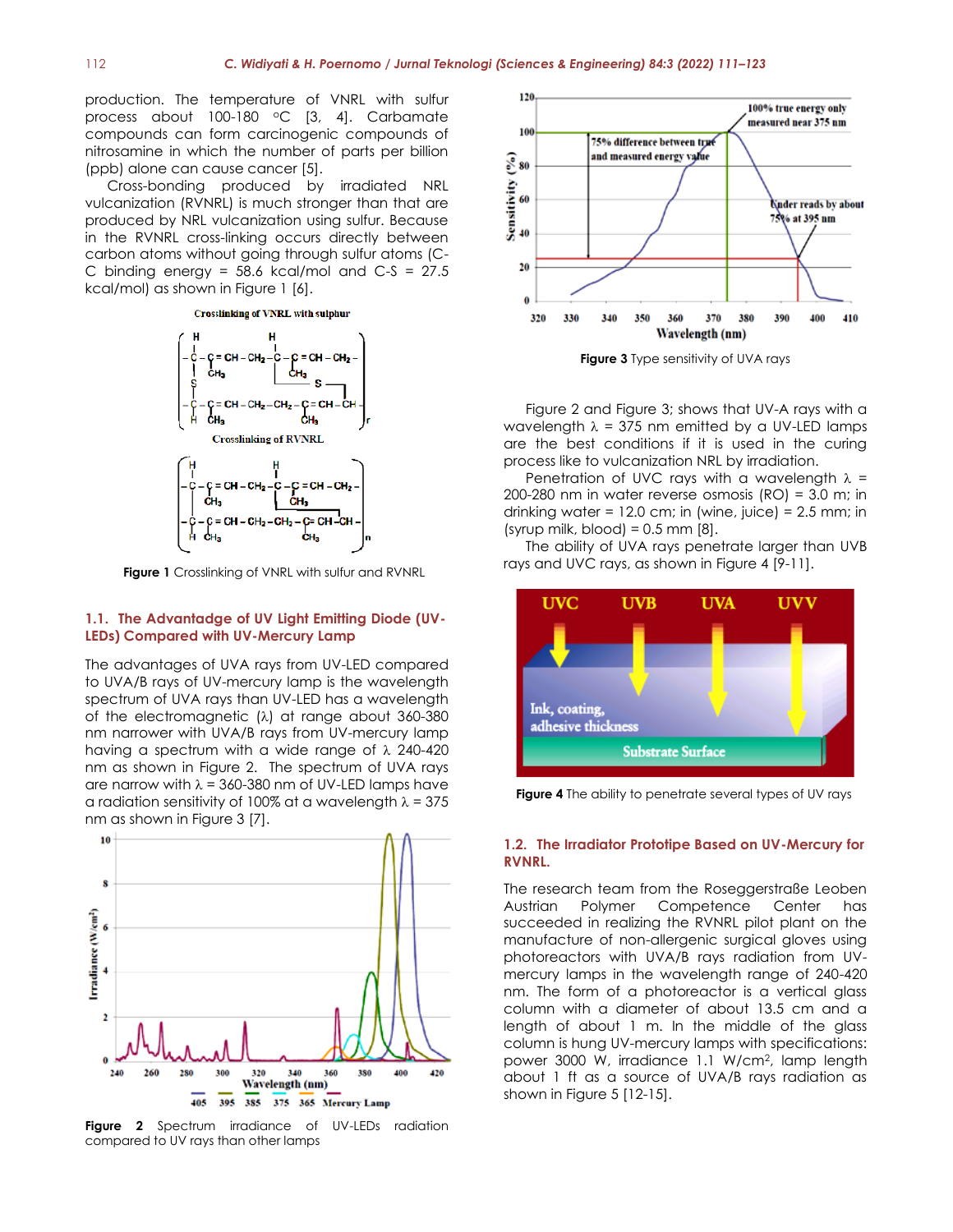Cooling W éd Le of NRL **Light S** 1.3 liters/minute

**Figure 5** The irradiator prototype based on UV-mercury for RVNRL

The RVNRL process is carried out by flowing a thin layer of NRL that has a density of 0.9162  $g/cm^3$  [16] by gravity at a flow rate of 1.3 liters/minute through the wall in the photoreactor. Twice illumination of UVA/B rays on a thin layer of NRL provides the results of mechanical tests on surgical gloves with a tensile strength of 30 MPa. However, with a single illumination of UVA/B rays on a thin layer of NRL, it can provide tensile strength to surgical gloves of 25 MPa which is above EN 455-2 (2000) standard with tensile strength before the 24 MPa aging process. The aging process of the pre-cured latex results from RVNRL at room temperature for 7 days showed mechanical tests on surgical gloves with a tensile strength of 23 MPa (for one-time illumination) and 28 MPa (for two times illumination) which were above EN 455-2 (2000) standard with a tensile strength of 18 MPa after the aging process [12].

The lifetime of UV-mercury lamps which emit UVA/B of about 500-2.250 hours [17-19], then for the continuity of the RVNRL process for a year would need several times of UV-mercury lamp replacement to be carried out so that it will inflict solid waste with mercury content that is classified as hazardous and toxic materials.

Mechanical tests of the surgical gloves from precured latex resulted from RVNRL are expressed with tensile strength and crosslink density as shown in Figure 6 (a). Mechanical tests of surgical gloves from RVNRL pre-cured latex after aging at room temperature for 7 days are described with tensile strength as shown in Figure 6 (b) [12].



(■) Tensile strength in MPa and (▲) crosslink density in mmol.cm-3 of NR latex gloves pre-cured in the falling film reactor versus the number of illumination cycles



Tensile strength of non sterile NR latex gloves prior to and after thermal ageing (7 days / 70 °C / air) as a function of the number of illumination cycles in the falling film photoreactor: (■) Aged at room temperature for 7 days; (▲) Aged at 70 °C for 7 days

**Figure 6** Characteristics of surgical gloves from pre-cured latex resulted from RVNRL

Figure 6 (a) shows that twice illumination provides the best mechanical test results for the surgical gloves from RVNRL pre-cured latex with 30 MPa tensile strength. However, even with one-time illumination, it turned out to have given a tensile strength in surgical gloves from RNVRL pre-cured latex at 25 MPa, which is above the standard EN 455- 2 (2000) with a tensile strength of 24 MPa as shown in Table 1.

Figure 6 (b) shows that the aging process of RNVRL pre-cured latex at room temperature for 7 days shows the best mechanical gloves surgical test with the tensile strength of 23 MPa (for one-time illumination) and 28 MPa (for twice illumination), which are already above the standard EN 455-2 (2000) with 18 MPa tensile strength, as shown in Table 1 [12].

**Table 1** Comparison of physical properties of sterile surgical gloves from RVNRL with UVA/B irradiation from UV-mercury lamps with the quality requirements of EN 455-2 (2000)

|                                    |                       |       | <b>Sterile Surgical Gloves</b>       |                         |  |  |
|------------------------------------|-----------------------|-------|--------------------------------------|-------------------------|--|--|
| <b>Physical</b>                    | EN 455-2<br>(2000)    |       | <b>UV Pre-cured NR</b><br>Latex Film |                         |  |  |
| <b>Properties</b>                  | Before After<br>Aging | Aging | <b>Before</b><br>Aging               | After<br>Aging          |  |  |
| Strength<br>Tensile<br>(MPa)       | 24                    | 18    | $25 - 32$                            | $23 - 28$               |  |  |
| Ultimate<br>Elongation (%)         | 750                   | 560   | 770-870                              | 680-720                 |  |  |
| at<br><b>Break</b><br>Force<br>(N) | 12                    | 9     |                                      | $12.5 - 15$ $11.5 - 14$ |  |  |

#### **1.3. The Irradiator Prototype Based on UV-LED for RVNRL**

Based on the characteristics of UVA rays from UV-LED irradiators which are superior to UVA/B rays from UV-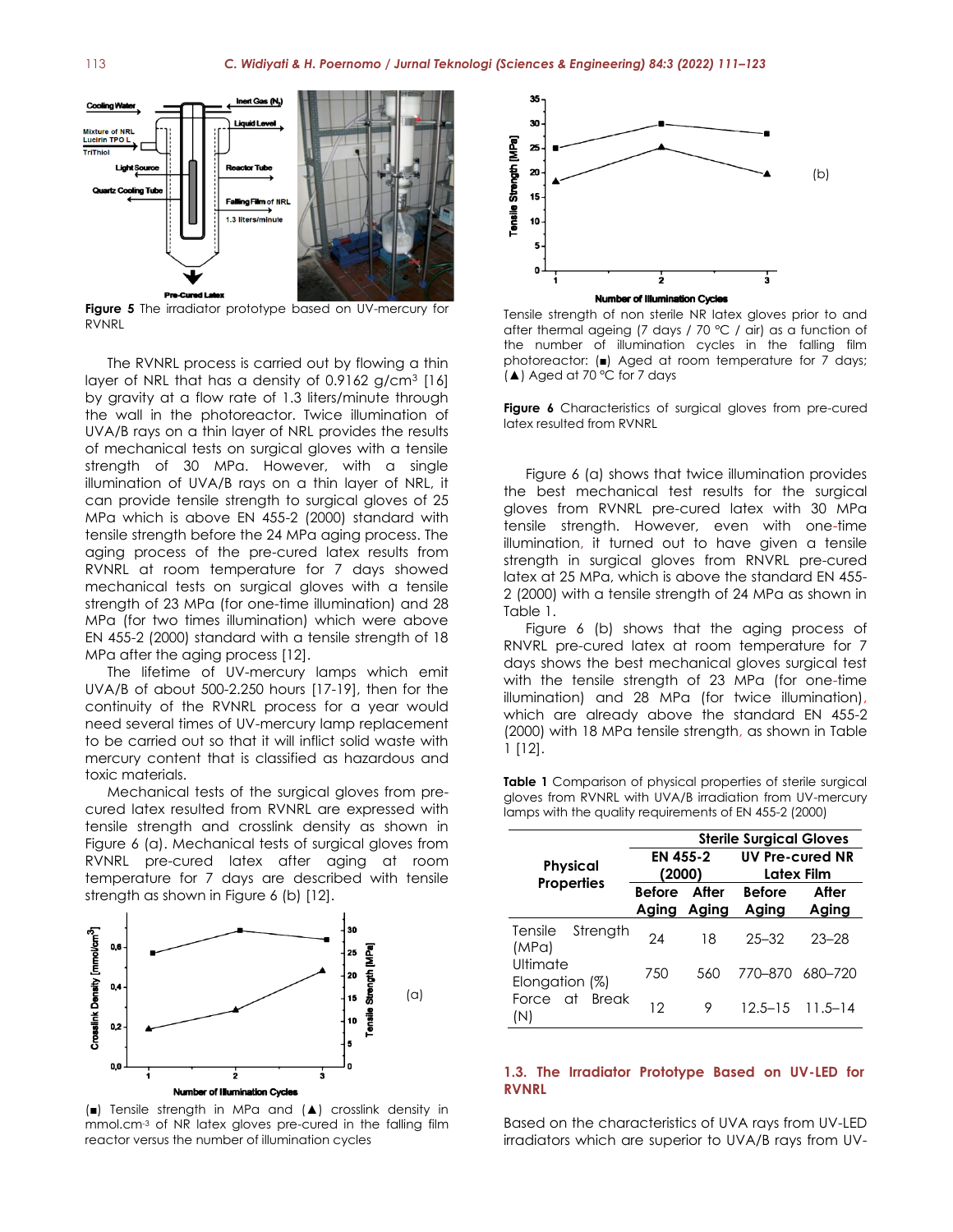mercury irradiators, a prototype UV-LED irradiator for RVNRL in Center for Accelerator Science and Technology has been designed as shown in Figure 7 [20].



**Figure 7** The irradiator prototype based on UV-LED for RVNRL

The novelty and advantages of the irradiator prototype based on UV-LED for RVNRL which was designed by Widiyati and Poernomo [20] is a technology development of a irradiator prototype based on UV-mercury designed by Schlögl *et al*. [12] are described as follows:

- a. The level of difficulty and the cost of construction work for the photoreactor prototype UV-LEDs is easier and cheaper when compared to photoreactor prototype UV-mercury in the vertical glass cylinder column.
- b. Replacement irradiators for the UV-LED are rarely needed because the lifespan of UV-LED lamps is around 50,000 hours while replacing the UVmercury irradiators is done often the UV-mercury lamp's life span is only 2000 hours.
- c. Cost reduction in NRL molecular damage caused by NRL film temperature rise due to UVA/B heat radiation generated from UV-mercury irradiator as described in Figure 2 is relatively more expensive. This is because the cooling system used by  $N_2$  gas injection is relatively expensive. The UVA radiation heat generated from the UV-LED irradiators such as Figure 3 is much smaller than UVA/B heat radiation from UV-mercury lamps. Thus, the cost of reducing the temperature rise in NRL films from UVA radiation is cheaper because the cooling system uses water only.
- d. Precision NRL film thickness on UV-mercury irradiators discharge is controlled by a piston pump and overflow NRL on a vertical glass cylinder. While the NRL film thickness on UV-LED irradiators more precision because it is controlled by a piston pump discharge, overflow NRL tank, and thick control indicator.
- e. The intensity of the radiation (irradiance) is influenced by the life of the UV-mercury lamp. Since the distance between UV-mercury irradiators with thin layer of NRL has been fixed, it is difficult to do on a prototype irradiance control UV-mercury irradiators. Meanwhile, if used UV-LED irradiators, it can be done by moving the irradiance control irradiator by a stepper motor on the instruction of irradiance indicator control.
- f. The process of installation/replacement of UV-LED irradiators and surface cleaning for vertical glass plate flow thin layer of NRL easier and faster when compared to the installation/replacement of UVmercury irradiators and cleaning glass cylindrical column through which the thin layer NRL.

#### **1.4. The Prototype of EBM Irradiators Based on Plasma Cathode for RVNRL**

Another irradiator technology for the RVNRL process is electron beam machine (EBM) irradiators based on plasma cathode developed by Beam & Plasma Technologies LLC, Tomsk, Russia and the SB RAS Institute of High Current Electronics, Tomsk, Russia as shown in Figure 8 [21, 22]:



**Figure 8** The prototype of EBM irradiators based on plasma cathode for RVNRL

The operating conditions and specifications of EBM irradiators based on plasma cathode in the RVNRL experiment are shown in Table 2 [21, 22].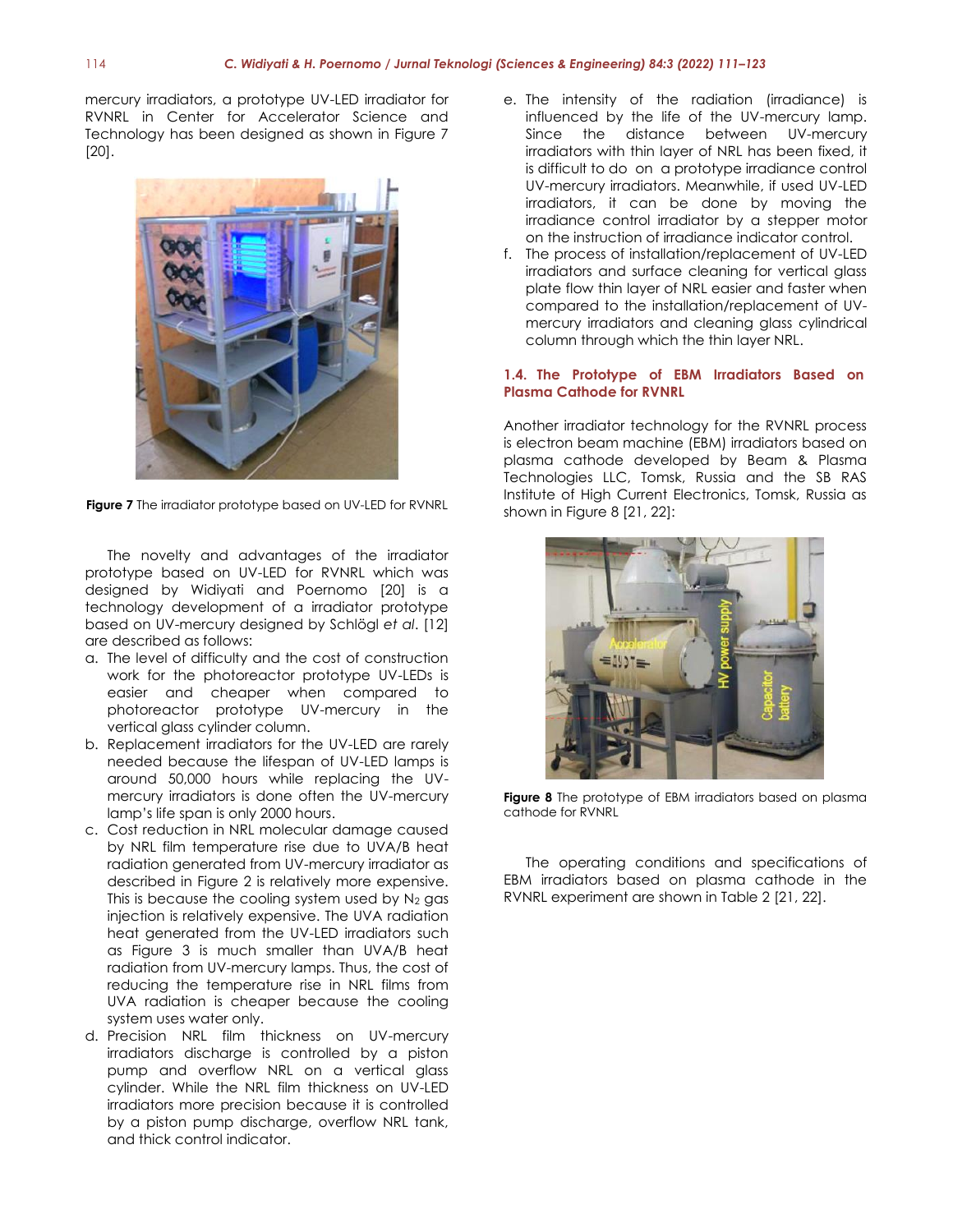**Table 2** The operating conditions and specification of electron beam machine based on plasma cathode for RVNRL

| E-beam irradiation parameters                 | Value            |
|-----------------------------------------------|------------------|
| Electron energy, E (keV)                      | $100 - 200$      |
| Beam current, I (A)                           | up to $50$       |
| Energy density/pulse, Ed (J/cm <sup>2</sup> ) | 0.06             |
| Pulse duration, $Pd$ ( $\mu s$ )              | $5 - 35$         |
| Total dose, D (kGy)                           | 183              |
| Beam repitition frequency, (Hz)               | $0.1 - 50$       |
| Main room, m <sup>2</sup>                     | 6 x 6            |
| Operating room area, m <sup>2</sup>           | $2 \times 2$     |
| Room height, m                                | >4.5             |
| Width of ferroconcrete walls, m               | >1               |
| (for bio-shielding)                           |                  |
| Number of pulses, N                           | 20,000           |
| Thick Al-Be foil, $t_w$ ( $\mu$ m)            | 40               |
| Window size, $L \times s$ (mm)                | $650 \times 150$ |
| Beam frequency, F (Hz)                        | $10 - 50$        |
| Average beam power, kW                        | up to 5          |
| Supply voltage, V                             | 380              |
| Equipment power consumption, kW               | up to 18         |
| Gas consumption $N_2$ 99%, L/hour             | 10               |
| Water consumption, m <sup>3</sup> /hour       | 2                |

The configuration and size of EBM components based on plasma cathodes are shown in Figure 9 [22].



**Figure 9** Size of components in the EBM irradiators based on plasma cathode for RVNRL

The  $N_2$  gas consumption of 10 L/hr at EBM operations as shown in Table 1 is used to reduce the temperature rise in the foil window material due to bombardment by electron beams.

Based on the novelty and advantages of the irradiator prototype based on UV-LED compared to the irradiator prototype based on UV-mercury for the RVNRL process, the aim of this study was to compare the technology of two irradiators, namely the UV-LED irradiator which emits UVA radiation and the plasma cathode-based EBM irradiator which emits an electron beam for the RVNRL process. The results of the comparation of the irradiator prototype technology for the RVNRL process are expected to be input data for potential users to select and determine the type of irradiator suitable for use in the

NRL vulcanization process in several natural rubber plantation centers.

### **2.0 METHODOLOGY**

#### **2.1. Determination of RVNRL Capacity Using UVA/B Radiation from UV-Mercury Irradiators**

Based on the flow rate data ofthe thin film NRL (*Q*) in the RVNRL pilot plant experiment by falling film photoreactor with UVA/B radiation from UV-mercury lamps [12[, obtained:

Flow rate,  $Q = (1.3$  liters/minute) =  $1,300$  cm<sup>3</sup>/minute (for 1 time illumination).

The highest usage of UVA/B lamps is only 3,000 hours (23). If the RVNRL process is operating 24 hours per day, then for the use of UVA/B lamps every 3,000 hours or 4.16 months would require a change. So that in the 1-year operation of the RVNRL process, UV-A lamps must be replaced 3 times. If the prediction of each UV-mercury lamp replacement requires around 2 days of unloading, then the remaining number of days in an RVNRL operating year = 324 days.

Mechanical tests of the surgical gloves pre-cured NRL resulted from RVNRL in Figure 4 shows that the tensile strength and the crosslink density is best achieved at twice the illumination of the film NRL. If the discharge NRL film that flows in the annulus glass photoreactor is at 1,300 cm<sup>3</sup>/min, the capacity of RVNRL (*M*) can be calculated as follows (20]:

 $M =$  flow rate (cm<sup>3</sup>/min)  $\times$  NRL density (g/cm<sup>3</sup>) ) (1)

#### **2.2. Determination of RVNRL Capacity Using UVA Radiation from UV-LED Irradiators**

Based on data from debit of NRL film (*Q*) in the experimental pilot plant VNRLI are falling film irradiators with radiation UV-A/B of UV-mercury lamp, it can be determined linear flow rates thin layer of NRL (*v*) for vulcanization NRL with the best results as follows [23]:

$$
v = Q/(\pi \times ID \times t_b)
$$
 (2)

with  $v =$  flow rate of NRL (cm<sup>3</sup>/min),  $ID =$  inside diameter of the column (cm),  $t_b$  = thickness penetration of UV-A (cm)

Calculation capacity of VNRLI using irradiators of UV-LED lamps needed about 6 UV-LED lamp T8 TL shape with a length of 2 feet, the intensity of the radiation (irradiance) *I* ≥ 1.1 W/cm<sup>2</sup> mounted horizontally lined up shoulder to shoulder with the following calculation [23]:

$$
Q = v \times t_b \times L \tag{3}
$$

with  $v =$  flow rate of NRL (cm<sup>3</sup>/min),  $t_b =$  thickness penetration of UV-A (cm), *L* = width of vertical glass plate flow-thin layer NR.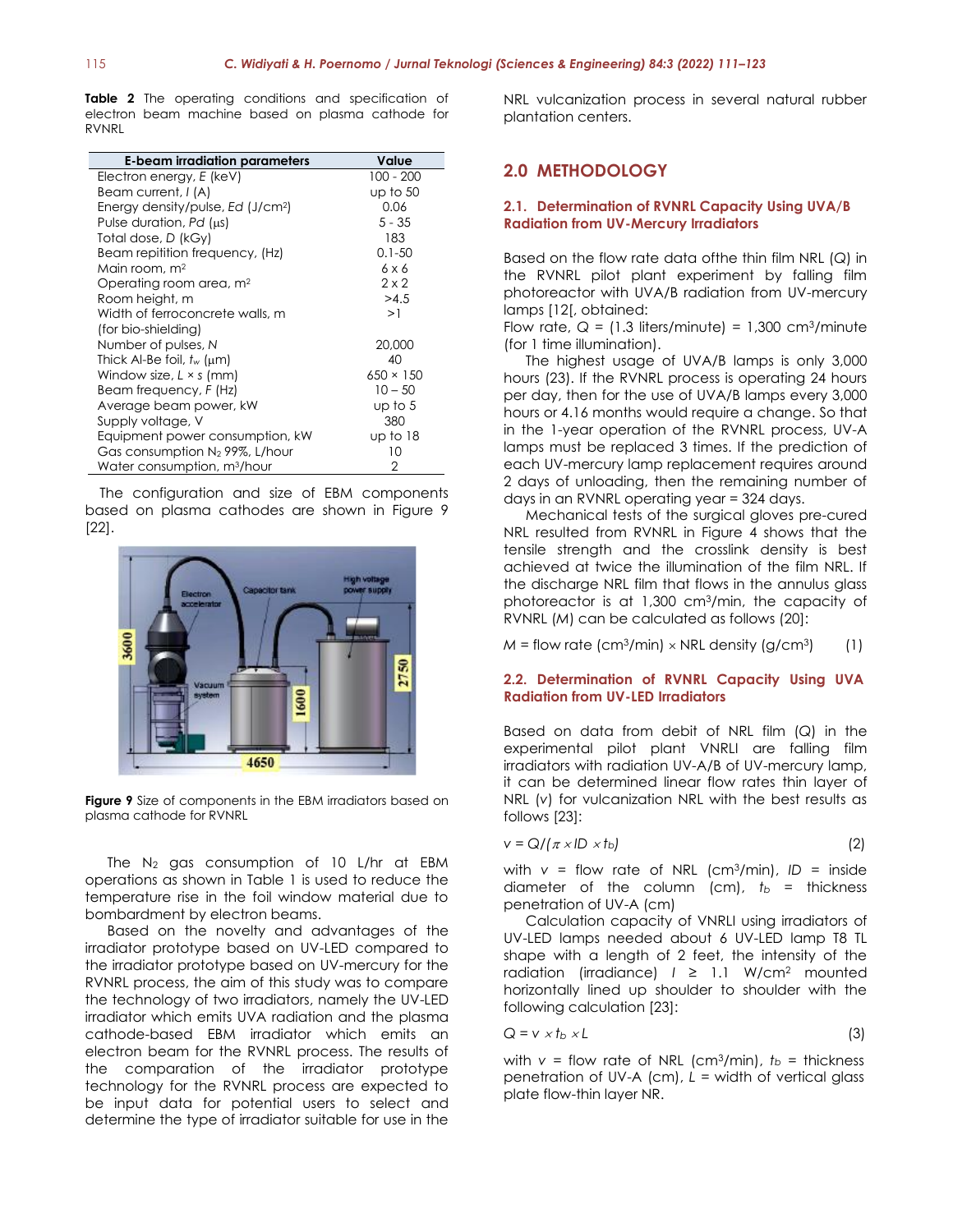#### **2.3. Determination of RVNRL Capacity Using Electron Beam Radiation from EBM Prototypes Based on Plasma Cathode**

Test of the EBM prototype based on plasma cathode for the RVNRL process was carried out as shown in Figure 10. The distance of the payer window to the conveyor surface is a maximum of 30 mm. NRL feed is channeled to the conveyor at a certain flows speed so that a thin layer of NRL can form on the conveyor. Then the thin layer on the conveyor that runs at a certain speed was irradiated with an electron beam. The thin layer of irradiated NRL is sliced with a knife, then contained in a container as shown in Figure 10 [22].



Figure 10 Test of the EBM prototype based on plasma cathode for the RVNRL process

For the pulse beam electron system, the absorbed dose (*D*) in units of kGy or J/kg in a material with mass *m* (grams) is determined as follows [24]:

$$
D = \frac{E}{m} = \frac{U \times j \times t_{beam} \times N}{\rho \times h}
$$
 (4)

where, *E* = electron beam energy deposited into the material (volt.amp.sec, watt.sec or J), *U* = accelerator voltage (volts),  $j =$  beam current density (amp/cm<sup>2</sup> ), *tbeam* = duration of beam pulses electron (second),  $N =$  number of beam pulses,  $\rho =$  material density (g/cm<sup>3</sup> ), *h* = depth of electron beam penetration in the irradiated material (cm).

Multiplication *U* (volts) × *j* (amperes/cm<sup>2</sup> ) × *tbeam* (seconds) in units of volts. amperes/cm<sup>2</sup> × seconds or watts  $\times$  seconds/cm<sup>2</sup> or (J/cm<sup>2</sup>) is a unit of energy density per pulse (*Ed*) of EBM prototype based on plasma cathode as listed in Table 1.

Thus the electron beam energy deposited into a material *(E*) from Equation (5) is analogous to the total energy density (*EdT*) of the EBM prototype based on plasma cathode-base as stated as follows [2]:

$$
Ed_7 = Ed \times N \tag{5}
$$

where, *Ed* = energy density per pulse (J/cm<sup>2</sup> ), *N* = number of pulses.

Whereas  $\rho$  (g/cm<sup>3</sup>)  $\times$  h (cm) the result has a unit (g/cm<sup>2</sup> ) which is analogous to the electron beam penetration unit, *R* or *Pt* (g/cm<sup>2</sup> ).

*D* absorbency dose is calculated as follows [2]:

$$
D = E \times J_0 \times t \times 10^6 / R \tag{6}
$$

The absorbed dose *D* of the electron beam in Equation (3) is analogous to *D* in Equation (4) of the electron beam. Thus, *D* in the Equation (4) can be converted as follows [2]:

$$
D = \frac{Ed_T}{P_t} \tag{7}
$$

Thus, the electron beam penetration before passing through the window is calculated as follows [2]:

$$
P_t = Ed_T/D \tag{8}
$$

where, *Pt* = electron beam penetration (g/cm<sup>2</sup> ), *D* = absorbed dose (kGy or J/kg or W  $\Box$  sec/kg).

The EBM prototype was based on plasma cathodes with electron beam pulses at a certain duration (*Pd*) and frequency (*F*), then the total power can be calculated as follows:

$$
Pe = E \times I \times P d \times F \tag{9}
$$

where, *Pe* = required power (watts), *E* = electron beam energy (volts), *I* = electron beam current (ampere), *Pd* or *tbeam* = pulse duration (second), *F* = frequency (Hz or cps or cycles/second).

The maximum NRL thin layer that can be penetrated by the electron beam (*tb*) can be calculated as follows [2]:

$$
t_b = \frac{0.9 \times P_t - \left(t_w \times \rho_w\right) + \left(t_u \times \rho_u\right)}{\rho_b} \tag{10}
$$

where, *Pt* = electron beam penetration (g/cm<sup>2</sup> ), *t<sup>w</sup>* = foil window thickness (cm),  $\rho_w$  = foil window density (g/cm<sup>3</sup>),  $t_v = \text{air gap thickness (cm)}$ ,  $\rho_v = \text{air density}$  $(g/cm<sup>3</sup>)$ .

Correlation of linear velocity *v* (m/sec) NRL thin layer irradiated with electron deposition energy per area density *De* (MeV cm<sup>2</sup>/g), electron beam current *I* (mA), efficiency factor ( $\eta$ ), absorbency dose *D* (kGy or kJ/kg or kW.second/kg), window width *s* (*m*) is expressed as follows [25]:

$$
D = \frac{|\text{D} \exp(x)|}{|10 \times s \times v|} \tag{11}
$$

$$
v = (De \times \eta \times I) / (10 \times D \times s)
$$
 (12)

*De* can be determined as follows [25]:

$$
De = E/z = Pe / (z \times l)
$$
 (13)

Thus Equation (12) changes as follows::

$$
v = (P \exp x I) / (10 \times z \times D \times s \times I)
$$
 (14)

$$
v = (P \exp)/(10 \times z \times D \times s) \tag{15}
$$

*Pe* =  $E \times I$  with, *Pe* = power (watt.seconds or J),  $E =$ electron beam energy (MeV), *I* = electron beam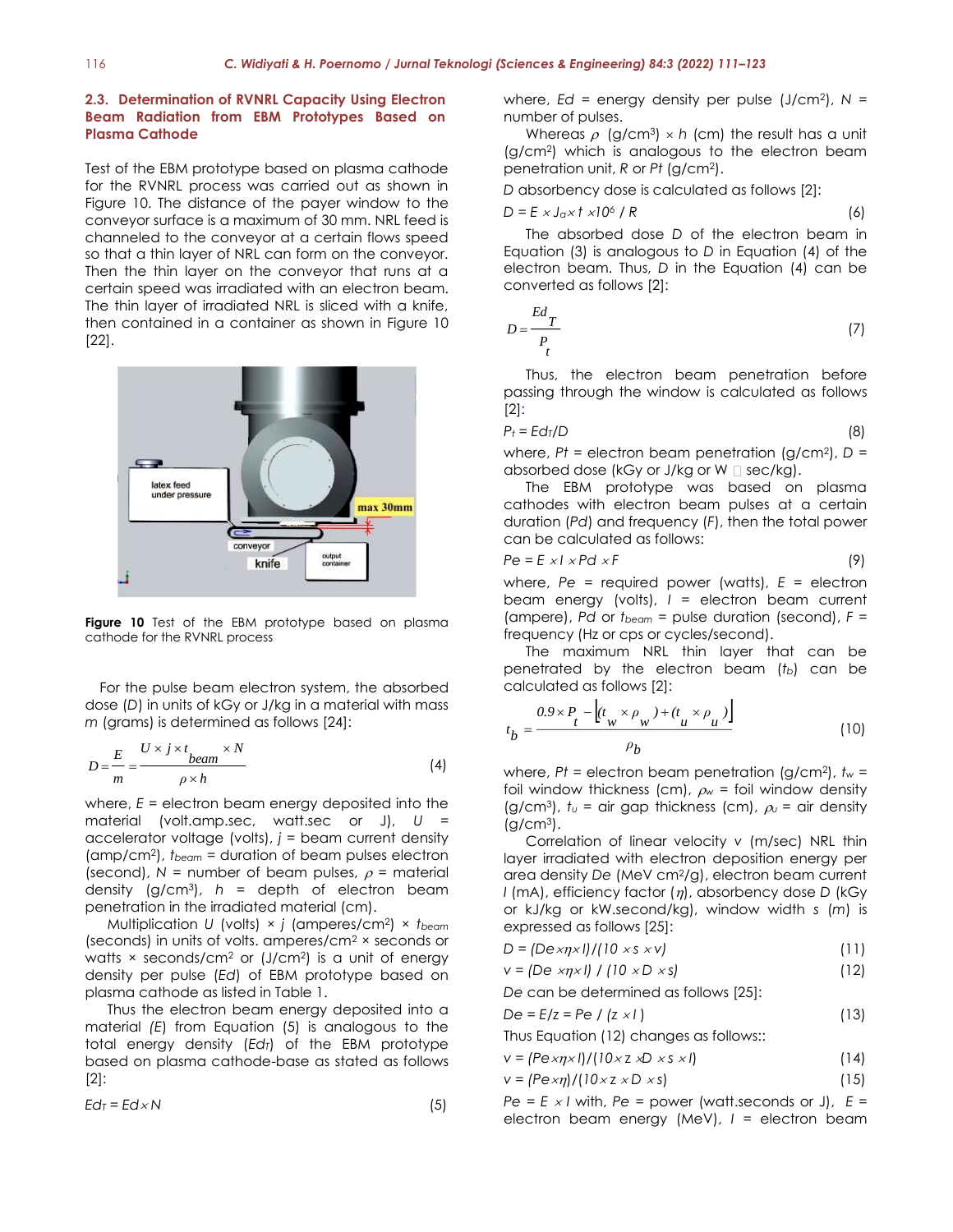current (mA), *z* or *Pt'* = penetration of electron beams on material (g/cm<sup>2</sup> ), *t* = time (seconds).

By adopting the *v* belt conveyor determination in Equation (15), it can be determined the linear flow velocity of the NRL thin film above the conveyor belt *v* (m/sec) with the electron beam from the cathodebased EBM plasma as shown in Figure 10.

Operating variables of EBM based on plasma cathode include electron beam energy *E* (MeV), electron beam current  $I$  (mA), efficiency factor  $(\eta)$ , *Pd* pulse duration, frequency *F* (Hz or cps), absorbed dose *D* (kGy or kJ/kg or kW.sec/kg), window width *s* (m).

Thus, by substituting Equation (9) turns into Equation (15) can be obtained as follows:

$$
v = (E \times I \times Pd \times F \times \eta) / (10 \times Pt' \times D \times s)
$$
 (16)

The flow rate of the RNL film above the irradiated belt conveyor can be determined as follows [2]:

$$
Q = v \times A \tag{17}
$$

with, *Q* = flow rate in the NRL films on belt conveyor (cm<sup>3</sup>/sec), *A* = area of NRL film with the thickness as the electron beam penetration (cm<sup>2</sup> ). Consequently, the rate of latex film corresponding to the electron beam penetration can be calculated as follows [2, 23]:

$$
Q = v \times (t_b \times L_w) \tag{18}
$$

where,  $L_w$  = window length (cm).

Capacity of RVNRL (*M*, g/sec) can be calculated as follows [20]:  $M = Q \times \rho_b$  (19)

#### **2.4. Efficiency for Electron Beam Accelerators**

The electrical energy conversion efficiency for electron beam accelerators, the ratio of the input electrical power to output beam power, ranges between 25% to 75% depending upon the design of a specific accelerator [26].

Pulse-based electron beam machine with high frequency (HF) accelerator and technical specifications: energy about 1-10 MeV, pulse duration of 1 ms-1 , beam power about 30-50 kW, beam current about 0.1-1 A provides an efficiency of 30% [27].

When EBM is operated, the electron beam that passes through a material, such as windows and air gaps, the energy, and power of the beam will be reduced by the events of backscattered electrons and adsorption by the material.

The greater the initial electron beam energy in the use of EBM, the smaller the energy loss and beam power as shown in Table 3 [28]:

**Table 3** Energy and beam power losses in double foil window construction (two 50  $\mu$ m thick titanium foils and 70 mm air gap between them) for 50 kW average beam power and initial electron energy 0.5, 0.6, 0.7 MeV

| Initial electron energy, keV   | 500       | 600         | 700     |
|--------------------------------|-----------|-------------|---------|
| Windows                        |           |             |         |
| - backscatering, %             | 24.9 17.8 |             | 12.2    |
| - absorption, %                |           | $13.5$ 11.9 | 9.3     |
| Air gap                        |           |             |         |
| - absorption, %                | 2.5       | -2.0        | $\perp$ |
| Total of energy and beam power | 4N 9      | 30 R        | 23.2    |
| losses, %                      |           |             |         |

#### **3.0 RESULTS AND DISCUSSION**

#### **3.1. The RVNRL Capacity Using UVA/B Radiation from UV-Mercury Irradiators**

The RVNRL experiment with UV-mercury irradiator showed that the best irradiated NRL was at 2 times NRL illumination, so M had to be multiplied by 0.5.

From the results of the RVNRL capacity calculation using UV-mercury irradiators, then from Equation (1) can be obtained as follows:

 $M = 1,300$  cm<sup>3</sup>/min  $\times$  0.913 g/cm<sup>3</sup>  $\times$  0.5 = 593.45 g/min.

 $M = 593.45$  g/min.  $\times$  60 minutes/hour  $\times$  24 hours/day  $\times$ 324 days/year.

*M*= 276 880 032 g/year = 276.88 tons/year.

If it is assumed in the film isoprene, irradiated isoprene NRL (i-isoprene) caused by radiation crosslinking of isoprene by UVA/B with a conversion of about 90%, then:

*M* = 0.90  $\times$  276.88 tons/year = 249.2 tons/year.

The quality of RVNRL results using UVA/B radiation from a UV-mercury lamp is represented by a tensile strength of 28 MPa as shown in Figure 6.

#### **3.2. The RVNRL Capacity Using UVA Radiation from UV-LED Irradiators**

From Equation (2), it can be calculated as follows:

*v* =  $(1,300 \text{ cm}^3/\text{min})/[(\pi \times 13.5 \text{ cm})](0.05 \text{ cm})$  = 612.794 cm/min.

Figure 2 shows that the wavelength range of UVmercury lamps are very wide = 240-420 nm with varying irradiance. If used UV-LED light with a wavelength of about 365-375 nm, the obtained irradiance that is more focused about 1.1 W / cm<sup>2</sup> .

Figure 3 shows that the wavelengths of 375 nm in the UV-A rays arising from UV-LED lamps have a sensitivity of 100%. Thus UV-A radiation from the UV-LED lamps have a greater ability to curing (crosslinking) poly-isoprene in the NRL compared with UV-A/B from UV-mercury lamps.

Capacity of RVNRL can be increased by increasing the bandwidth trajectory thin layer of NRL that will be irradiated with UV-A rays of UV-LED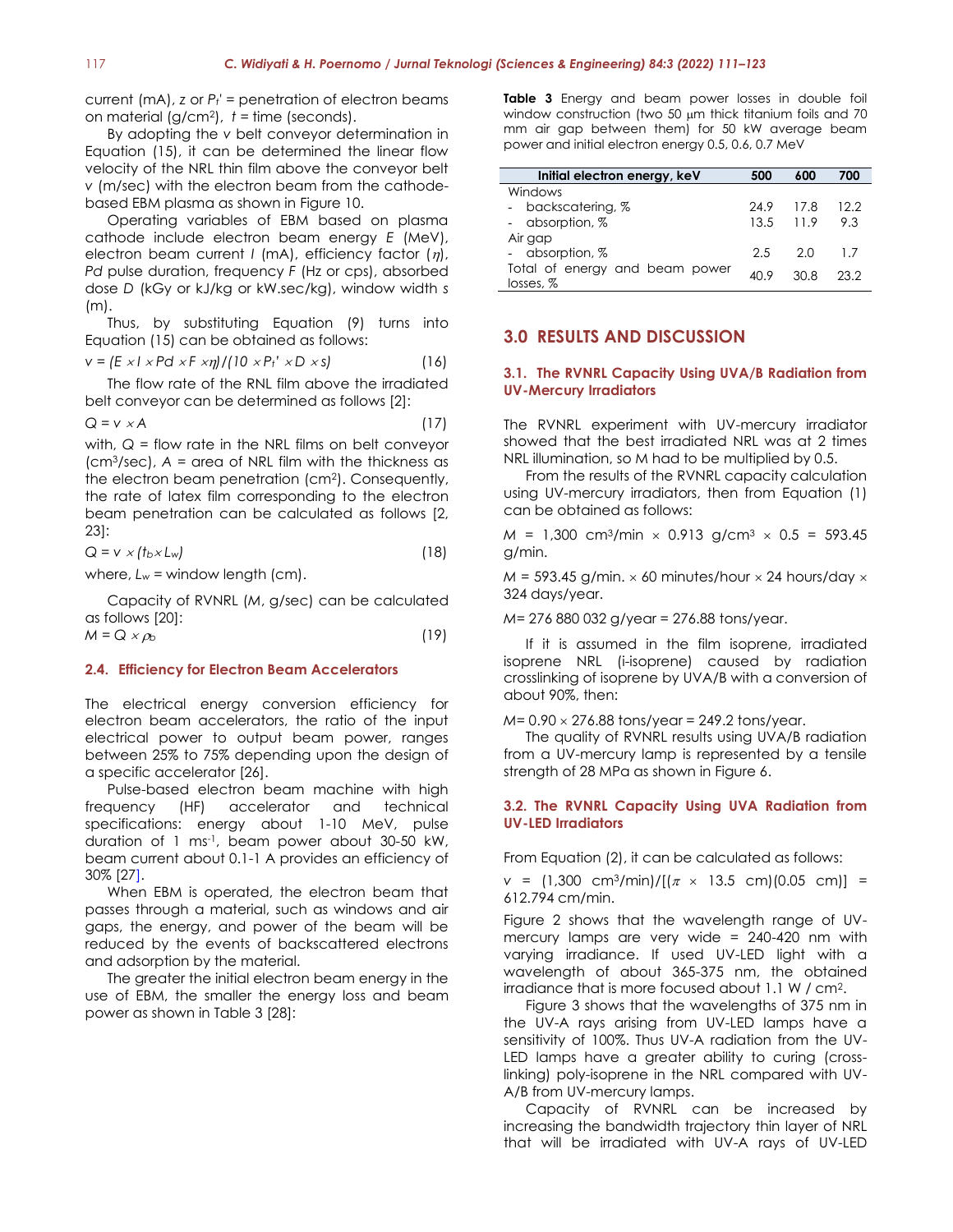irradiators and debit-based on flow rate of NRL thin layer,  $Q = 1.3$  liters/minute to process irradiators RVNRL with UV-mercury lamps which have been performed by S.Schlögl, *et al*. in the Polymer Competence Center Leoben, Austria as shown in Figure 5 [12].

Calculation capacity of RVNRL using irradiators of UV-LED lamps needed of 6 UV-LED lamp T8 TL shape with a length about of 2 feet, the intensity of the radiation (irradiance)  $I \geq 1.1$  W/cm<sup>2</sup> mounted horizontally lined up shoulder to shoulder with calculation using Equation (3) with *L* = width of vertical glass plate flow-thin layer NRL of 40 cm.

 $Q = 612.794$  cm/min  $\times$  0.05 cm  $\times$  40 cm = 1,225.6  $cm<sup>3</sup>/min = 1.225 L/min$ .

By using Equation (1) the RVNRL capacity (*M*) can be calculated as follows:

 $M = 1,225.6$  cm<sup>3</sup>/min  $\times$  0.913 g/cm<sup>3</sup> = 1,118.97 g/min.

 $M = 1,118.97$  g/min  $\times$  60 min/hour  $\times$  24 hours/day  $\times$ 330 days/year.

*M* = 580,075,499.52 grams/year = 580 tons/year.

If the assumed conversion of poly-isoprene in the film NRL by UV-A rays of irradiators UV-LED into polyisoprene irradiated (i-polyisoprene) caused by crosslinking chain C in poly-isoprene with free radicals thyl formed as photoinitiator thiolene irradiated UV-A is about 90%, then:

Capacity of RVNRL =  $0.90 \times 580$  tons/year =  $522$ tons/year.

If it is seen from the penetration of UVA radiation that is greater than the penetration of UVB rays on the material as shown in Figure 4, then the penetration of UVA radiation from the UV-LED lamp will be greater than the penetration of UVA/B rays from the UV-mercury lamp on the material. Because the penetration of UVA emitted from UV-LED lamps is greater than the penetration of UVA/B from UVmercury lamps, it is predicted that the cross-linking process of poly-isoprene on natural rubber latex irradiated with single UVA rays emitted from UV-LED lamps will be more. Thus it can be predicted that the quality of RVNRL results using UVA radiation from UV-LED lamps represented by tensile strength will be greater about 30 MPa than the tensile strength of RVNRL results using UV-mercury lamps of 28 MPa as shown in Figure 6.

#### **3.3. Penetration of Electron Beams (***Pt***) on Changes in Electron Beam Energy (***E***)**

To determine the depth of the electron beam penetration in the NRL film, the dose distribution of the electron beam penetration is needed in general. Curve of relative dose distribution (*Drelative*) vs electron beam penetration (*R* or *Pt*) can be drawn as shown in the Figure 11, with *D(z)/Dmax*= *Drelative*.



**Figure 11** *Dz/Dmax* vs *P<sup>t</sup>* on e-beam energy variations.

At *Dz/Dmax* or *Drelative* = 0.75 a straight line is drawn across the curve at 150 keV, 160 keV, 170 keV, 180 keV, 190 keV, and 200 keV, then from the intersection point a straight line is drawn which intersects the abscissa of *R* or  $P_t$  respectively at  $P_t$  = 0.0178; 0.0198; 0.0215; 0.0238; 0.0258; 0.0280 g/cm<sup>2</sup> .

#### **3.4. The Efficiency of Energy and Beam Power on the EBM Based on Plasma Cathode**

Based on the data in Table 3, the relationship curve between initial energy with energy and beam power losses on the EBM operation is obtained as shown in Figure 12.



**Figure 12** The effect of initial energy on the energy and beam power losses total

The graph of the initial energy effect on energy loss and beam power as shown in Figure 12 can be expressed as follows (20):

$$
y = -0.084x + 82.03 \tag{20}
$$

where, *y* = total energy and beam power losses (%), and *x* = initial energy (keV).

From Equation (20), we can calculate the effect of initial energy EBM 150 keV, 160 keV, 170 keV, 180 keV, 190 keV, and 200 keV on the total energy and beam power losses, and the residual energy and beam power as shown in Table 4.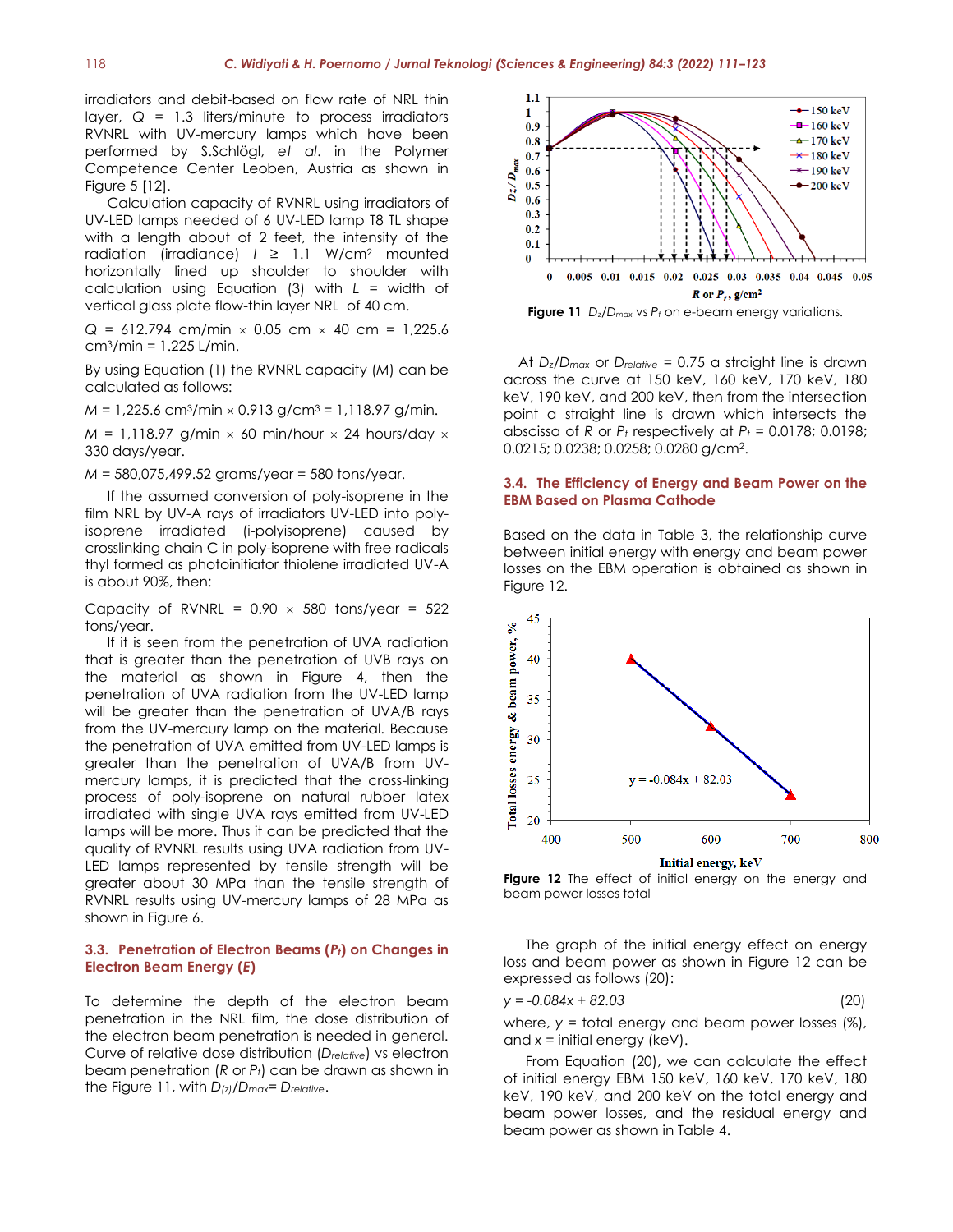**Table 4** Energy and beam power losses in foil window construction (40  $\mu$ m thick Al-Be foils and 30 mm air gap between them) for 5 kW average beam power and initial energy 150, 160, 170, 180, 190 keV

| Initial electron<br>energy, keV                                                      | 150 | 160 | 170 | 180 | 190                                 | 200 |
|--------------------------------------------------------------------------------------|-----|-----|-----|-----|-------------------------------------|-----|
| Total of energy<br>and beam power<br>losses. %                                       |     |     |     |     | 69.28 68.59 67.75 66.91 66.07 65.23 |     |
| The residual of<br>energy and beam 46.08 50.25 54.82 59.56 64.47 69.54<br>power, keV |     |     |     |     |                                     |     |
| The efficiency of<br>energy and beam 30.72 31.40 32.24 33.09 33.93 34.77<br>power, % |     |     |     |     |                                     |     |

The energy efficiency and electron beam power obtained in Table 3 are within the range of electron beam power efficiency of 0.2 - 0.7 as stated by Zimek [26], as stated in International Irradiation Association [27] with the efficiency of 25% to 75%, and almost equal to 30% efficiency as stated by Zimek [28].

#### **3.5. RVNRL Capacity Using Electron Beam Radiation from the Plasma Cathode-Based EBM Irradiators**

The operating conditions of the plasma cathodebased EBM irradiators that can be adjusted are the pulse electron beam energy (*E* = 100-200 keV) and the strong current (*I* = up to 50 A) as shown in Table 2. The efficiency of the EBM tool  $(n)$  depends on the performance of each equipment such as HV power supply, battery capacitor, electron accelerator, and vacuum system as shown in Figure 8.

According to Patent 7026749 [29], the lifetime of the cathode is 20,000 - 25,000 hours. If the cathode material used by the plasma cathode-based EBM irradiators it is assumed to be the same as the cathode material used in Patent 7026749, then in an operational year for RVNRL no cathode replacement is needed. Thus, in one year the RVNRL process is the number of effective days = 330 days.

By using data of  $\rho_{\text{atex}} = 0.9162 \text{ g/cm}^3 \text{ [16]}$ ,  $\rho_w = 2.1$ g/cm<sup>3</sup> [30], *<sup>u</sup>* = 0.00112 g/cm<sup>3</sup> [31], *t<sup>u</sup>* = 3 cm [22], and some process condition data and EBM-based plasma cathode specifications in Table 2 consisting of: *t<sub>w</sub>* = 40 μm, *F* = 50 Hz, *D* = 183 kGy, *Ed* = 0.06 J/cm<sup>2</sup>, *Pd* = 35  $\mu$ s, *N* = 20,000 pulses,  $\eta$  from Table 4 = 34.77%, then from the empirical Eqs. (16), (18) and (19) can be obtained RVNRL capacity (*M*) as in Table 5:

**Table 5** The effects of *E* and *I* on RVNRL capacity (*M*)

| $E$ (keV) on $I =$ | м           | I (Ampere) on | м           |
|--------------------|-------------|---------------|-------------|
| 26 A               | (tons/year) | $E = 200$ keV | (tons/year) |
| 150                | 99.83       | 14            | 95.19       |
| 160                | 116.32      | 16            | 108.79      |
| 170                | 131.20      | 18            | 122.39      |
| 180                | 146.80      | 26            | 176.79      |
| 190                | 161.64      | 40            | 271.98      |
| 200                | 176.79      | 50            | 339.98      |

The results of empirical calculations of the capacity of RVNRL in the operating conditions of the plasma cathode-based EBM irradiators: *E* = 200 keV, *I* = 26 A, *F* = 50 Hz, *D* = 183 kGy, *Ed* = 0.06 J/cm<sup>2</sup>, *Pd* = 35 μs,  $N = 20,000$  pulses, and the efficiency of the tool  $n =$ 34.77% obtained RVNRL capacity as follows: *M* = 176.79 tons/year.

An experiment of a plasma cathode-based EBM irradiator has been carried out for the RVNRL process at a maximum energy condition of 200 keV and *I* = 26 A at Beam & Plasma Technologies LLC, Tomsk, Russia. The experimental results showed that the tensile strength of the NRL product after irradiation was 21 MPa, and the RVNRL capacity was 0.5 tons/day [22].

If in one year the RVNRL operation is carried out for 330 days, then the RVNRL capacity from the results of the plasma cathode-based EBM irradiator experiment is as follows:

 $M = 0.5$  tons/day  $\times$  330 days/year = 165 tons/year.

The results of the empirical calculation of the RVNRL capacity and the real data of RVNRL capacity from the experimental results of the plasma cathode-based EBM irradiator at conditions of *E* = 200 keV and *I* = 26 A gave results of *M* = 176 tons/year and 165 tons/year, respectively. Because M results from empirical calculations and from experimental results are almost the same, then the empirical Equation. (4) to (19) can then be used as an initial step to determine the capacity of the RVNRL which applies specifically to plasma cathodebased EBM irradiators.

If the calculation of RVNRL capacity uses the empirical Egs. (16), (18) and (19) on EBM based on plasma cathodes at maximum operating conditions:  $E = 200$  keV with  $\eta = 34.77\%$ ,  $I = 50$  A,  $Pd = 35$   $\mu$ s,  $D =$ 183 kGy/kg, *F* = 50 Hz, *N* = 20,000 pulses, *Ed* = 0.06 J/cm<sup>2</sup> ; then it can be obtained *M* = 339.98 tons/year.

The performance of plasma-based EMB for the RVNRL process under conditions of electron beam energy *E* = 200 keV and electron beam current *I* = 26 A obtained the characteristics of irradiated latex as shown in Figure 13.

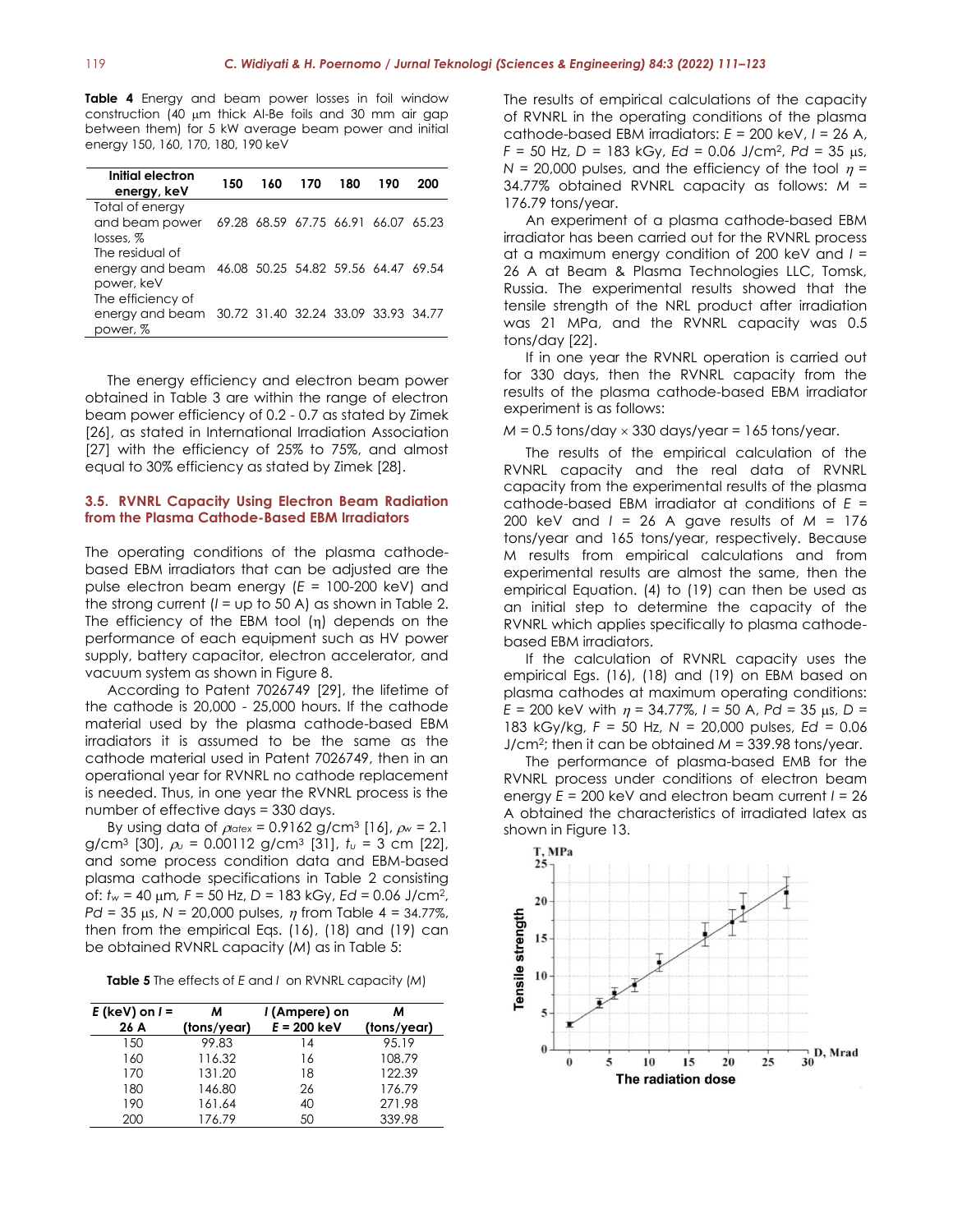

**Figure 13** Characteristics of latex irradiated by pulsed electron beam from plasma-based EMB

The tensile strength of latex irradiated with pulsed electron beams from plasma-based EBM in Figure 13 when compared with the results of latex irradiated with ultraviolet light from a UV-mercury irradiator in Figure 6 and Table 1, it shows that the tensile strength of latex irradiated with ultraviolet light greater than the tensile strength of latex irradiated with a pulsed electron beam from plasma-based EBM. This indicates that the quality of the latex irradiated with ultra violet light is better than the quality of the latex irradiated with a pulsed electron beam from plasmabased EBM.

RVNRL research using EBM based on a continuous electron beam from an electron gun with tungsten filament material has been carried out by Hani Handayani *et al*. (2019) at an electron energy of 300 keV and a current of 3 mA. The RVNRL process was carried out at doses of 50, 70, 90, 110, 130, and 150 kGy resulting in the tensile strength quality of irradiated latex 0.2; 0.9; 0.4; 0.1; 0.4; 0.4 MPa or N/mm<sup>2</sup> [32].

RVNRL research using the same EBM at an electron energy of 300 keV and a current of 3 mA has also been carried out by Elin Nuraini *et al*. (2021) with a latex film thickness of 0.4 mm produced a tensile strength quality of irradiated latex of 5.61 N/mm<sup>2</sup> [33].

RVNRL research using EBM based on a continuous electron beam from an electron gun at an electron energy of 8 MeV at a radiation dose of 150, 200, 250

kGy has also been carried out by Manuchet Reowdecha *et al*. (2021) with tensile strength quality of irradiated latex 12.2 and 15.8 MPa, respectively [34].

The use of electron beam-based EBM for three RVNRL researches as has been done by Hani Handayani *et al*. (2019), Elin Nuraini *et al*. (2021), and Manuchet Reowdecha *et al*. (2021) have not met the quality of latex for the manufacture of post-aging surgical gloves as required by EN 455-2 (2000) for medical examination gloves with a tensile strength of 18 MPa as shown in Table 1 [12].

The irradiated latex from plasma cathode-based EBM at a radiation dose of 270 kGy as shown in Figure 13 had better tensile strength qualities when compared with the tensile strength of irradiated latex from the RVNRL process of 3 continuous electron beam-based EBM.

#### **3.6. Comparison of Irradiator Prototype Technology for RVNRL**

Comparison of irradiator prototype technology for RVNRL using pulse electron beam radiation from the plasma cathode-based EBM irradiators and UVA radiation from UV-LED lamp irradiators is done by scoring (*S*) on the two types of irradiators. Scoring of irradiator characteristics is classified into 3 groups, namely group A: tool performance, group B: costs (investment, operational, and maintenance), group C: hazardous and operability (HAZOP).

Each irradiator characteristic has a level (*L*) of 1-4 with a distribution:  $4 = \text{very important}, 3 = \text{important},$  $2 =$  quite important,  $2 =$  not important. Each level has a value (*V*) of 1-10 with each level a different characteristic irradiator.

The value of each irradiator's performance (*S*) can be approximated as follows [35]:

$$
S = V \times L \tag{21}
$$

The results of the comparation of EBM irradiator prototype technology based on plasma cathodes and UV-LED irradiator prototype technology for the RVNRL process are shown in Table 6, 7, 8 and 9.

| Table 6 Comparison of irradiator prototype technology for RVNRL in terms of quality of the RVNRL products and equipment |  |  |  |  |  |  |
|-------------------------------------------------------------------------------------------------------------------------|--|--|--|--|--|--|
| performance                                                                                                             |  |  |  |  |  |  |

| <b>Type of irradiator</b> | Tensile strength of<br>the RVNRL<br>products (MPa) |    | <b>The RVNRL</b><br>capacity<br>(tons/year) |    | Start-up of irradiator<br>(hours)            |    | Life time<br>irradiator<br>(hours) |    | $\Sigma$ s |
|---------------------------|----------------------------------------------------|----|---------------------------------------------|----|----------------------------------------------|----|------------------------------------|----|------------|
|                           | $L = 4$                                            | S  | $L = 4$                                     | S  | $L = 4$                                      |    | $L = 4$                            | S  |            |
| EBM Plasma<br>Cathode     | 21.25.<br>$V = 3$                                  | 12 | 165,<br>$V = 3$                             | 12 | Vacuum system $= 2$<br>$(Slow)$ ,<br>$V = 5$ | 20 | 25.000<br>(Medium),<br>$V = 5$     | 20 | 64         |
| UV-Mercury                | 28,<br>$V = 5$                                     | 20 | 249.2.<br>$V = 5$                           | 20 | $5-10$ seconds<br>(Very fast),<br>$V = 10$   | 40 | 3,000<br>(Short),<br>$V = 3$       | 12 | 92         |
| UV-LED                    | 30,<br>$V = 7$                                     | 28 | 522,<br>$V = 8$                             | 32 | $5-10$ seconds<br>(Very fast),<br>$V = 10$   | 40 | 50,000<br>(Long),<br>$V = 10$      | 40 | 140        |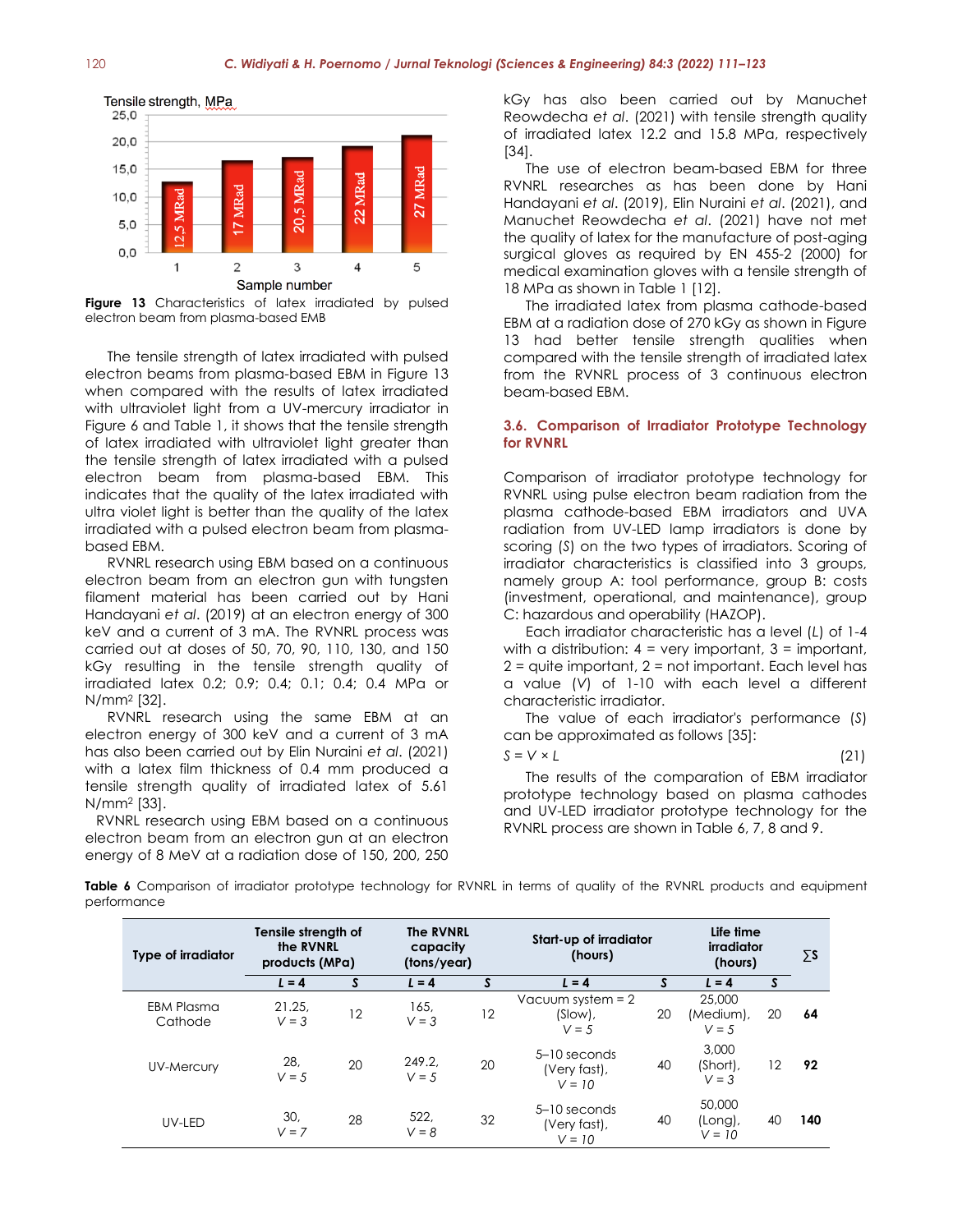| Type of irradiator    | Prediction of<br>irradiator and<br>supporting<br>equipment costs |    | Prediction of radiation shield<br>costs      |    | <b>Prediction of irradiator</b><br>construction & installation<br>costs | ΣS |     |
|-----------------------|------------------------------------------------------------------|----|----------------------------------------------|----|-------------------------------------------------------------------------|----|-----|
|                       | $L = 4$                                                          |    | $L = 4$                                      |    | $L = 4$                                                                 |    |     |
| EBM Plasma<br>Cathode | High cost,<br>$V = 4$                                            | 16 | Width of lead brick<br>High cost, $V = 4$    | 16 | Medium cost.<br>$V = 6$                                                 | 24 | 56  |
| <b>UV-Mercury</b>     | Low cost.<br>$V = 8$                                             | 32 | UV Sun glasses, Very<br>cheap cost, $V = 10$ | 40 | Low cost<br>$V = 8$                                                     | 32 | 104 |
| UV-LED                | Low cost,<br>$V = 8$                                             | 32 | UV Sun glasses, Very<br>cheap cost, $V = 10$ | 40 | Low cost<br>$V = 8$                                                     | 32 | 104 |

**Table 7** Comparison of irradiator prototype technology for RVNRL in terms of investment costs

Table 8 Comparison of irradiator prototype technology for RVNRL in terms of time and difficulty of installation, operational costs and maintenance

| <b>Type of irradiator</b>    | Installation time &<br>difficulty      |    | Operational power (kW)                                                                                                                 |    | Replacement of irradiators<br>every year |     |  |
|------------------------------|----------------------------------------|----|----------------------------------------------------------------------------------------------------------------------------------------|----|------------------------------------------|-----|--|
|                              | $L = 4$                                | S  | $L = 4$                                                                                                                                | S  | S<br>$L = 4$                             |     |  |
| <b>EBM Plasma</b><br>Cathode | Long enough<br>& difficult.<br>$V = 6$ | 24 | (electron accelerator<br>+ equipment such as<br>HV power supply,<br>capacitor, vacuum<br>$s$ ystem $) =$<br>$(5 + 18) = 23$<br>$V = 4$ | 16 | There is no,<br>40<br>$V = 10$           | 80  |  |
| UV-Mercury                   | Relatively fast<br>& easy,<br>$V = 10$ | 40 | UV-Mercury lamp $(3) +$<br>1 stirring motor $(0.75) +$<br>feed pump $(0.25) = 4$ ,<br>$V = 10$                                         | 40 | 3 times,<br>24<br>$V = 6$                | 104 |  |
| UV-LED                       | Relatively fast<br>& easy,<br>$V = 10$ | 40 | UV-LED lamp $(0.65) + 2$<br>stirring motor $(2 \times 0.75)$<br>$+$ water pump (0.5) $+$<br>dose pump $(0.5) =$<br>3.15,<br>$V = 10$   | 40 | There is no.<br>40<br>$V = 10$           | 120 |  |

**Table 9** Comparison of irradiator prototype technology for RVNRL in terms of HAZOP

| <b>Type of irradiator</b> | <b>Dangerous level</b>                          |    | <b>Radiation protection permit &amp;</b><br>audit                                    |    | Safety & security import<br>irradiator |    | ΣS  |
|---------------------------|-------------------------------------------------|----|--------------------------------------------------------------------------------------|----|----------------------------------------|----|-----|
|                           | $L = 4$                                         |    | $L = 4$                                                                              | S  | $L = 4$                                | S  |     |
| EBM Plasma<br>Cathode     | X-rays and<br>ozon (medium<br>level)<br>$V = 3$ | 12 | Permits (construction,<br>installation, operation)<br>and periodic audits<br>$V = 4$ | 16 | Quite difficult<br>$V = 5$             | 20 | 48  |
| UV-Mercury                | UVA radiation<br>(Low level)<br>$V = 8$         | 32 | Without permission<br>$V = 10$                                                       | 40 | Without security<br>$V = 10$           | 40 | 112 |
| UV-LED                    | UVA radiation<br>(Low level)<br>$V = 8$         | 32 | Without permission<br>$V = 10$                                                       | 40 | Without security<br>$V = 10$           | 40 | 112 |

From Table 6, 7, 8 and 9 we can determine the total value of the technology comparison (TC) for each type of irradiator for the RVNRL process as follows:

- Total value of TC of UV-LED irradiators = 140 + 104 +  $120 + 112 = 476$
- Total value of TC of UV-Mercury irradiators = 92 +  $104 + 104 + 112 = 412$
- Total value of TC of the plasma cathode-based EBM irradiators =  $64 + 56 + 80 + 48 = 248$ .

Based on RVNRL technology comparation, UV-LED irradiators, UV-mercury irradiators, and the plasma cathode-based EBM irradiators give total value of 476, 412, and 248, respectively. Thus, it can be stated that the UV-LED irradiators technology for RVNRL is simpler, more practical, economical, and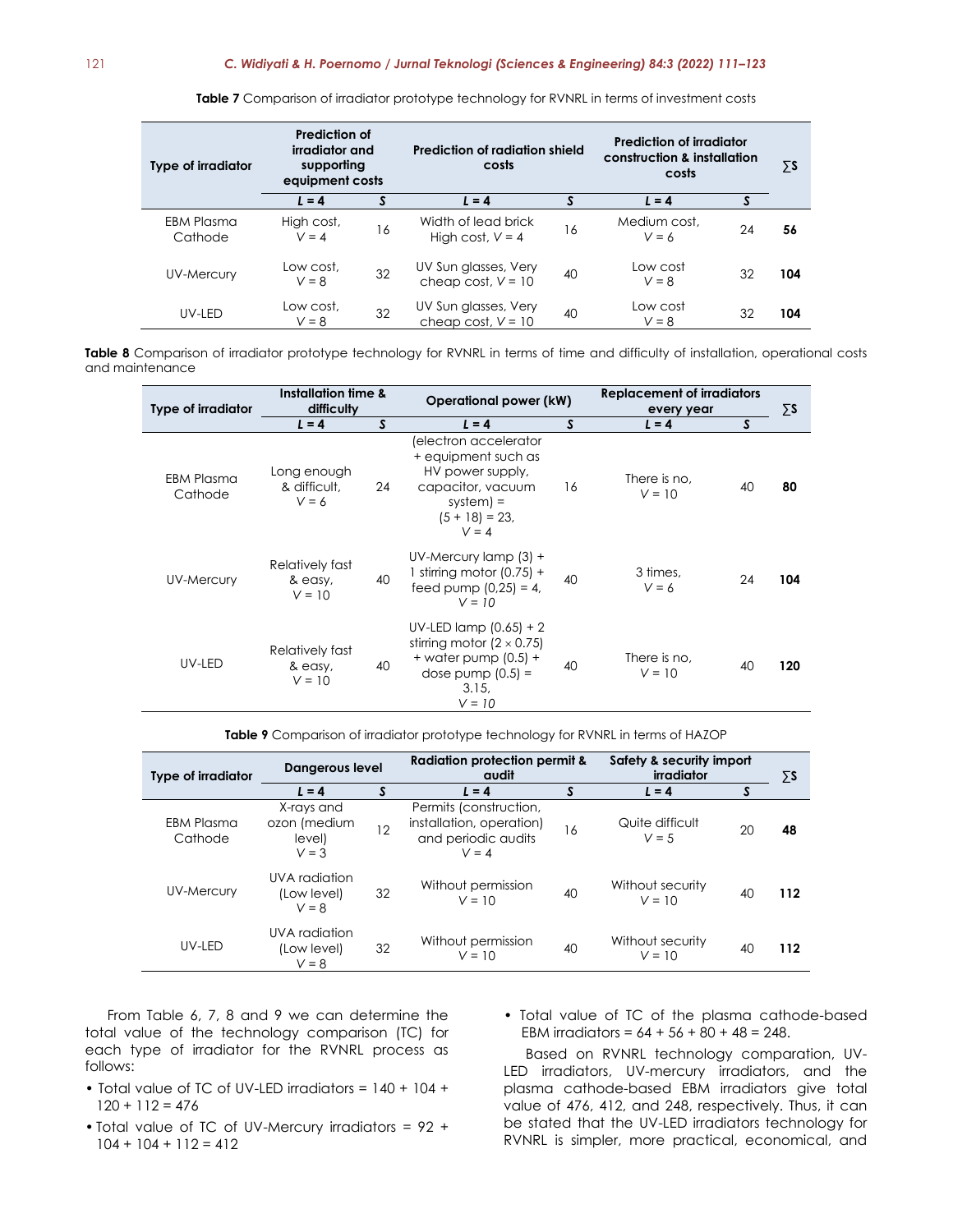environmentally friendly compared to the UVmercury irradiators and EBM irradiators based on plasma cathodes.

### **4.0 CONCLUSION**

The results of the technology comparison of the UV-LED irradiators, UV-mercury irradiators, and plasma cathode-based EBM irradiators for RVNRL are represented with a total value of 476, 412, and 248, respectively. Based on the results of the RVNRL technology comparison, it can be concluded that the UV-LED irradiators are simpler, more practical, economical, and environmentally friendly than the the UV-mercury irradiators and the plasma cathodebased EBM irradiators. Thus, it is worth considering using the irradiator prototype based on UV-LED lamp in small and medium businesses in the field of natural rubber latex agribusiness for RVNRL process.

#### **Acknowledgement**

This research is fully supported by a grant from the Ministry of Research, Technology and Higher Education of the Republic of Indonesia through the National Innovation System Research Incentive with the code RT-2015-0427. research can be carried out properly.

#### **References**

- [1] C. Widiyati and H. Poernomo. 2012. A Comparative Study of Early Pre-vulcanization Technology for Natural Rubber Latex with UV Radiation from the UV-mercury Lamp and from the Lamp of UV-Light Emitting Diode (UV-LED). *Proceedings of Meetings and Scientific Presentations on Accelerator Technology and Its Applications.* 14: 63-73. http://digilib.batan.go.id/ppin/katalog/ file/1411-1349- 2012-063.pdf.
- [2] H. Poernomo and R. Saptaaji. 2012. Basic Design of Vulcanization of Natural Rubber Latex System with Electron Beam at Belt Conveyor. *Proceedings of the Meeting and Presentation of Basic Scientific-Research on Nuclear Science and Technology*. 14: 95-109. http://digilib.batan.go.id/ppin/katalog/file/BP-18.pdf.
- [3] N. A. Kinasih, M. I. Fathurrohman, and D. Suparto. 2015. Effect of Vulcanization Temperature on the Mechanical Properties of Vulcanized Natural and Acrylonitrile-Butadiene Rubbers. *Leather, Rubber and Plastics Magazines.* 31(2): http://ejournal.kemenperin.go.id/ mkkp/article/view/504.
- [4] F. E. Tambunan and H. Harahap. 2015. Effect of Vulcanization Temperature and Composition of Bentonite Clay Modified with Alkanolamide from RBDPKO Raw Material on Natural Rubber Latex Products. *Journal of Chemical Engineering*. 4(4): 64-70. https://talenta.usu.ac.id/jtk/article/view/1515.
- [5] R. Radford, H. Frain, M. P. Ryan, C. Slattery, and T. McMorrow. 2013. Mechanisms of Chemical Carcinogenesis in the Kidneys. *International Journal of Molecular Science*. 14: 19416-19433. Doi: 10.3390/ iims141019416.
- [6] Marsongko. 2013. Preparation of Gloves from Radiation Pre-vulcanized and Sulphur Valcanized Natural Rubber Latex. *Packaging Chemistry Journal*. 35(2): 131-136. http://ejournal.kemenperin.go.id/jkk/article/view/1885.
- [7] J. Heathcote. 2010. UV-LED Overview Part I Operation and Measurement. Radtech Report. Technical Paper. 23-33. [https://www.radtech.org/magazinearchives/Publications/](https://www.radtech.org/magazinearchives/Publications/RadTechReport/jul-aug-2010/UV-LED%20Basics%20Part%20I-Operation%20and%20Measurement.pdf) [RadTechReport/jul-aug-2010/UV-](https://www.radtech.org/magazinearchives/Publications/RadTechReport/jul-aug-2010/UV-LED%20Basics%20Part%20I-Operation%20and%20Measurement.pdf)[LED%20Basics%20Part%20I-](https://www.radtech.org/magazinearchives/Publications/RadTechReport/jul-aug-2010/UV-LED%20Basics%20Part%20I-Operation%20and%20Measurement.pdf)

[Operation%20and%20Measurement.pdf.](https://www.radtech.org/magazinearchives/Publications/RadTechReport/jul-aug-2010/UV-LED%20Basics%20Part%20I-Operation%20and%20Measurement.pdf)

- [8] Purepro. 2012. Ultraviolet Water Sterilizer. Pure-Pro Water Corp., Illinois, USA[. http://www.purepro.info/pdf/UV.pdf.](http://www.purepro.info/pdf/UV.pdf)
- [9] P. Mill. 2012. UV Measurement for Formulators. EIT Instrument Markets[. pmillsoh@aol.com.](mailto:pmillsoh@aol.com)
- [10] J. Raymont. 2019. UV Measurement & Process Control: Theory vs. Reality Overview of EIT Products & Measurement Techniques, EIT Instrument Markets Sterling, Virginia USA. [http://quimtech.com/archivos/Como\\_Medir\\_La\\_Radiaci%](http://quimtech.com/archivos/Como_Medir_La_Radiaci%F3n_UV.pdf) [F3n\\_UV.pdf.](http://quimtech.com/archivos/Como_Medir_La_Radiaci%F3n_UV.pdf)
- [11] J. Raymont. 2001. Life After the Honeymoon: Getting to Know, Understand, Respect and Live with Your UV System and Process. *SGIA Journal*. Third Quarter: 29-39. [https://www.eit.com/ sites/default/files/resource-files/](https://www.eit.com/%20sites/default/files/resource-files/%20raymont_uv_system.pdf)  [raymont\\_uv\\_system.pdf.](https://www.eit.com/%20sites/default/files/resource-files/%20raymont_uv_system.pdf)
- [12] S. Schlögl, A. Temel, W. Kern, Leoben, R. Schaller, and A. Holzner. 2010. Manufacture of Non-Allergenic Surgical Gloves via UV Techniques. *Rohstoffe Und Anwendungen Raw Materials and Applications, KGK*. 187-191. https://www.kgk-rubberpoint.de/wp-content/uploads/ migrated/paid\_content/artikel/ 950.pdf.
- [13] S. Schlögl, N. Aust, R. Schaller, A. Holzner, and W. Kern. 2010. Survey of Chemical Residues and Biological Evaluation of Photochemically Pre-vulcanized Surgical Gloves. *Monatsh Chem*. 141: 1365-1372. https://doi.org/10. 1007/s00706-010-0404-3.
- [14] S. Schlögl, A. Temel, R. Schaller, A. Holzner, and W. Kern. 2012. Characteristics of the Photochemical Prevulcanization in a Falling Film Photoreactor. *Journal of Applied Polimer*. 124: 3478-3486. https://doi.org/10.1002/app.35457.
- [15] S. Schlögl, M.L. Trutschel, W. Chassé, I. Letofsky-Papst, R. Schaller, A. Holzner, G. Riess, W. Kern, and K. Saalwächter. 2014. Photo-vulcanization Using Thiol-ene Chemistry: Film Formation, Morphology and Network Characteristics of UV Crosslinked Rubber Latices. *Polymer*. 55: 5584-5595. https://doi.org/10.1016/ j.polymer.2014.06.007.
- [16] L. I. Mahmood. 2016. Preparation, Characterization and Applications of Biocomposites Consist of Chitosan Dispersed in Epoxidized Natural Rubber. Thesis submitted in fulfillment of the requirement for the degree of Doctor of Physosophy, University Sains Malaysia. http://eprints.usm.my/31355/1/LUQMAN\_IDREES\_MAHMO OD\_24.pdf.
- [17] J. Y. Zhang and I. W. Boyd. 2000. Lifetime Investigation of Excimer UV Sources. *Applied Surface Science*. 168: 296- 299. https://doi.org/ 10.1016/S0169-4332(00)00628-0.
- [18] K. Schindler, U. Leischner, P. Kaiser, T. Striebel, U. Schombs, and C. Lopper. 2017. High Intencity UV-LED Mask Aligner fo Applications in Industrial Research. SUSS Report. https://ieeexplore.ieee.org/abstract/ document/8278704.
- [19] K. Holz, J. Lietard, M. M. Somoza. 2017. High-Power 365 nm UV LED Mercury Arc Lamp Replacement for Photochemistry and Chemical Photolithography. *ACS Sustainable* Chem. Eng. 5: https://doi.org/10.1021/acssuschemeng. 6b02175.
- [20] C. Widiyati and H. Poernomo. 2018. Design of a Prototype Photoreactor UV-LEDs for Radiation Vulcanization of Natural Rubber Latex. *International Journal of Technology*. 1: 130-141. https://doi.org/ 10.14716/ijtech.v9i1.1164.
- [21] P. Raharjo, K. Uemura, N.N. Koval, V. Shugurov, V. Denisov, V. Jakovlev, W. Setiawan, and M. Utama. 2008. Application of Large Area Plasma Cathode Electron Beam for Natural Rubber Vulcanization. *Proceedings of 15th International Symposium on High Current Electronics*.